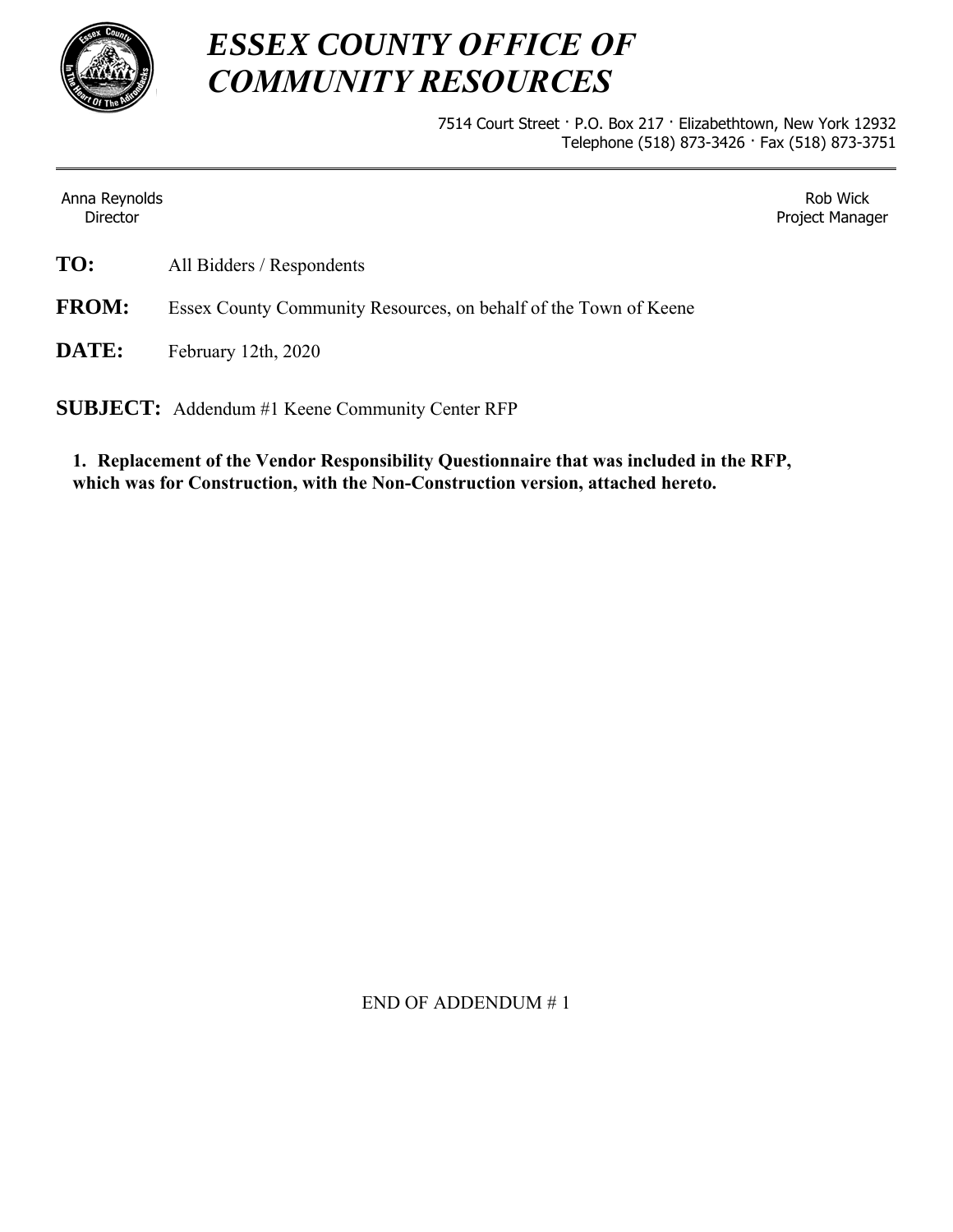## Vendor Responsibility Documentation Requirements for State Contracting Entities

|     | <b>Transaction Type</b>                                                                                                                                  | <b>Vendor Responsibility</b><br><b>Profile</b><br><b>Parts I &amp; III Contract</b><br><b>Information &amp;</b><br><b>Responsibility</b><br><b>Determination</b> | <b>Vendor Responsibility</b><br>Questionnaire<br>(If valued at \$100,000 or<br>more for the first time) |
|-----|----------------------------------------------------------------------------------------------------------------------------------------------------------|------------------------------------------------------------------------------------------------------------------------------------------------------------------|---------------------------------------------------------------------------------------------------------|
| 1.  | New contract                                                                                                                                             |                                                                                                                                                                  |                                                                                                         |
| 2.  | Agreement with an estimated amount of \$100,000 or<br>greater                                                                                            |                                                                                                                                                                  |                                                                                                         |
| 3.  | Real estate (purchase, sale or lease) except for an<br>eminent domain or real property sale which is<br>required by law to be sold to the highest bidder |                                                                                                                                                                  |                                                                                                         |
| 4.  | Assignment*                                                                                                                                              |                                                                                                                                                                  |                                                                                                         |
| 5.  | Change to contract value not provided for in the<br>original contract                                                                                    |                                                                                                                                                                  |                                                                                                         |
| 6.  | Change to contract time or value provided for in the<br>original contract (i.e., Renewal)                                                                |                                                                                                                                                                  |                                                                                                         |
| 7.1 | Change in contract not provided for in the original<br>contract which results in additional time at no cost                                              |                                                                                                                                                                  |                                                                                                         |
| 8.  | Non-material amendment/renewal/extension with<br>adverse information                                                                                     |                                                                                                                                                                  |                                                                                                         |
| 9.  | Construction change order with adverse information                                                                                                       |                                                                                                                                                                  |                                                                                                         |
| 10. | Mini-bid against backdrop contract with adverse<br>information                                                                                           |                                                                                                                                                                  |                                                                                                         |
| 11. | Grant or legislative initiative                                                                                                                          |                                                                                                                                                                  |                                                                                                         |
| 12. | Piggy-back contract                                                                                                                                      |                                                                                                                                                                  |                                                                                                         |
| 13. | Purchase order (except from a pre-existing contract)                                                                                                     |                                                                                                                                                                  |                                                                                                         |
| 14. | "Quick" contract                                                                                                                                         |                                                                                                                                                                  |                                                                                                         |
| 15. | Revenue contract                                                                                                                                         |                                                                                                                                                                  |                                                                                                         |

Contract assignment with \$100,000 or more remaining on the agreement also requires a questionnaire from the vendor to which the contract is assigned.

If the prospective vendor has a subcontractor, parent company, or subsidiary, see [How to Conduct a Vendor Responsibility](https://www.osc.state.ny.us/vendrep/info_vresp_docreq.htm) [Review.](https://www.osc.state.ny.us/vendrep/info_vresp_docreq.htm)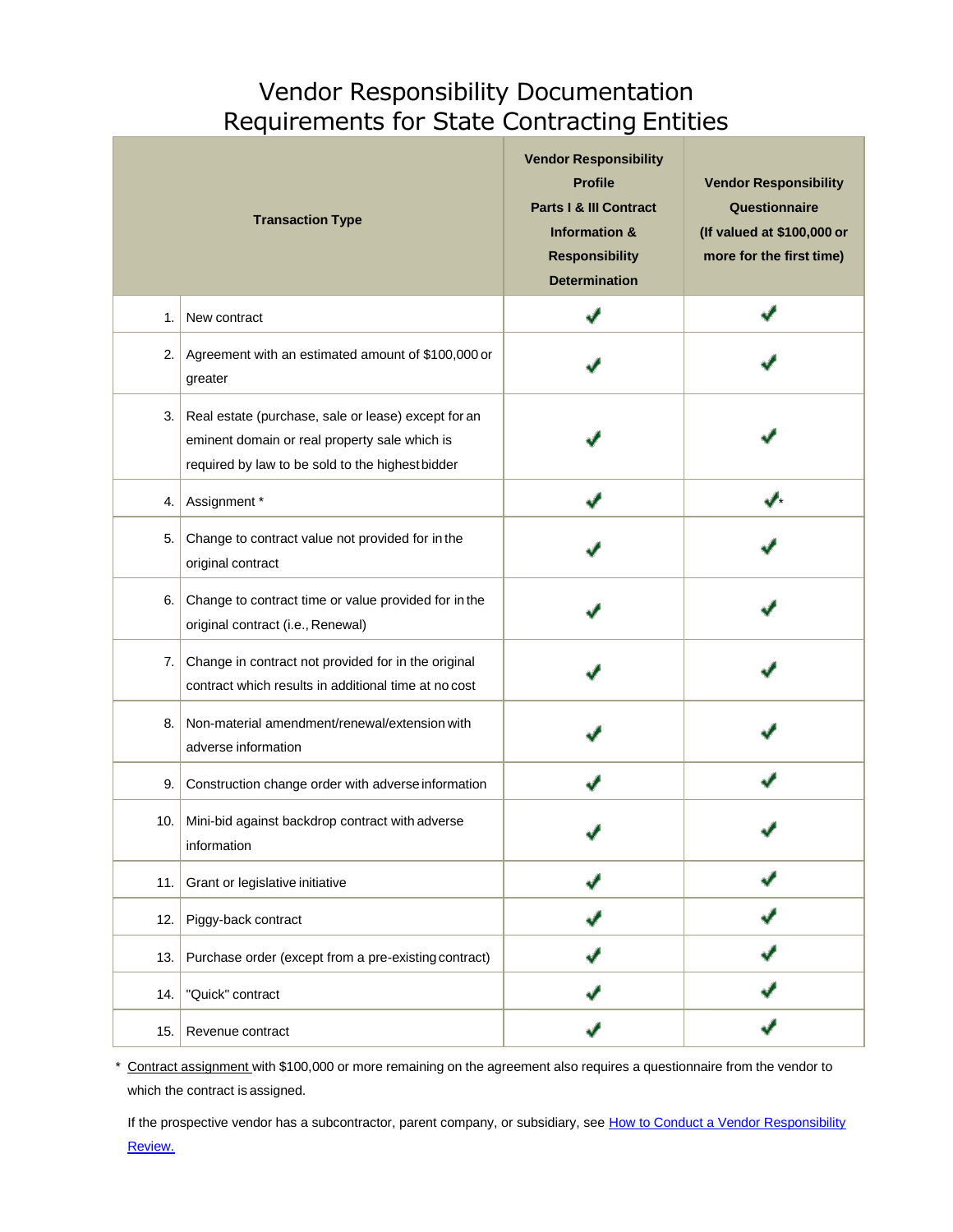Below are specific vendors and contract transactions, which are EXEMPT from Vendor Responsibility Documentation Requirements:

- STS/AC340-S address change
- STS/AC340-S correction
- STS/AC340-S pre-encumbrance only
- Backdrop design consultant agreement increases/decreases & SUCF planning allocation
- **•** Board of Cooperative Education Services (BOCES)
- Budget modification
- Cities, towns, villages
- Construction change order with no adverse information
- **Counties**
- DOT/Thruway/Canal railroad/utility reimbursement
- DOT Uneconomic Remainder
- Eminent domain property taking
- EPIC/OMM/NMPI/DOH Drug Rebate Programs
- Fire districts
- Fiscal year rejection resubmittal
- Industrial Development Agencies (IDAs)
- Indian Nations
- Labor unions for NYS collective bargaining agreement implementation only
- Lease escalation and holdover
- Minibid against backdrop contract with no adverse information
- Multi-phase project not initial submission
- New York State agencies
- Non-administering agency use of multiagency contract
- Non-material amendment with no adverse information
- Other states and other countries
- P-card transaction
- Purchase order against statewide contract
- Preferred source
- Price list change
- Public authority/Public benefit corporation
- Public colleges and universities
- Public libraries
- Real property sale required by law to be sold to the highest bidder
- Research Foundation including:
	- o CUNY
	- o SUNY
	- o Mental Hygiene Research
	- o Aging Research
	- o Welfare Research
	- o Health Research
	- o Youth Research Inc.
- School districts and charter schools
- T-contract
- US government entities
- Vocational Education Extension Board (VEEB)
- Water, Sewer and Water & Soil Districts

The Office of the State Comptroller reserves the right to request a Vendor Responsibility Profile or a Vendor Responsibility Questionnaire, even if otherwise exempt.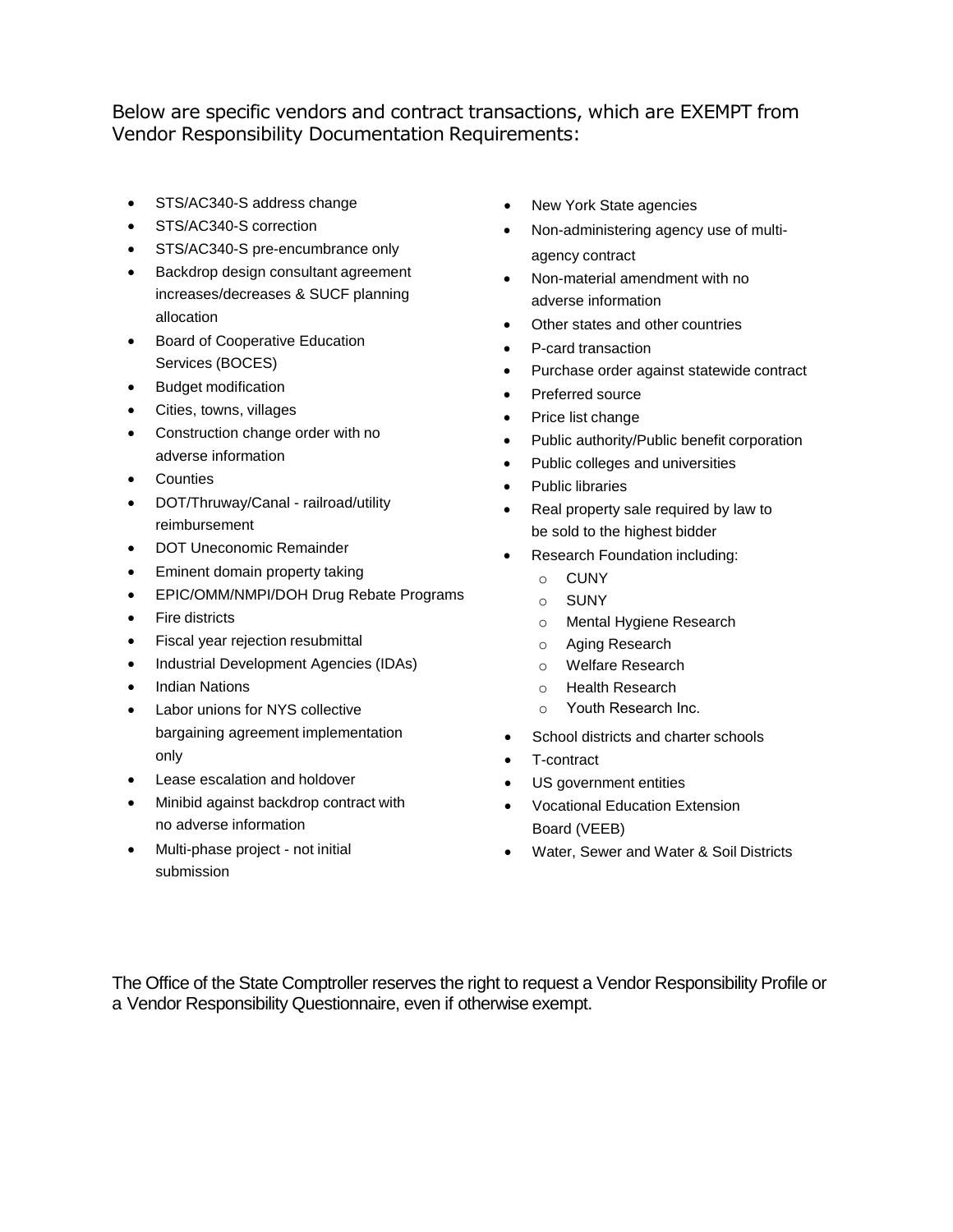You have selected the For-Profit Non-Construction questionnaire which may be printed and completed in this format or, for your convenience, may be completed online using the [New York State VendRep System.](http://www.osc.state.ny.us/vendrep/)

#### **COMPLETION & CERTIFICATION**

The person(s) completing the questionnaire must be knowledgeable about the vendor's business and operations. An owner or officer must certify the questionnaire and the signature must be notarized.

#### **NEW YORK STATE VENDOR IDENTIFICATION NUMBER (VENDOR ID)**

The Vendor ID is a ten-digit identifier issued by New York State when the vendor is registered on the Statewide Vendor File. This number must now be included on the questionnaire. If the business entity has not obtained a Vendor ID, contact the IT Service Desk a[t ITServiceDesk@osc.state.ny.us](mailto:ITServiceDesk@osc.state.ny.us) or call 866-370-4672.

#### **DEFINITIONS**

All underlined terms are defined in the "New York State Vendor Responsibility Definitions List," found at [www.osc.state.ny.us/vendrep/documents/questionnaire/definitions.pdf.](http://www.osc.state.ny.us/vendrep/documents/questionnaire/definitions.pdf) These terms may not have their ordinary, common or traditional meanings. Each vendor is strongly encouraged to read the respective definitions for any and all underlined terms. By submitting this questionnaire, the vendor agrees to be bound by the terms as defined in the "New York State Vendor Responsibility Definitions List" existing at the time of certification.

#### **RESPONSES**

Every question must be answered. Each response must provide all relevant information which can be obtained within the limits of the law. However, information regarding a determination or finding made in error which was subsequently corrected is not required. Individuals and Sole Proprietors may use a Social Security Number but are encouraged to obtain and use a federal Employer Identification Number (EIN).

#### **REPORTING ENTITY**

Each vendor must indicate if the questionnaire is filed on behalf of the entire Legal Business Entity or an Organizational Unit within or operating under the authority of the Legal Business Entity and having the same EIN. Generally, the Organizational Unit option may be appropriate for a vendor that meets the definition of "Reporting Entity" but due to the size and complexity of the Legal Business Entity, is best able to provide the required information for the Organizational Unit, while providing more limited information for other parts of the Legal Business Entity and Associated Entities.

#### **ASSOCIATED ENTITY**

An Associated Entity is one that owns or controls the Reporting Entity or any entity owned or controlled by the Reporting Entity. However, the term Associated Entity does **not** include "sibling organizations" (i.e., entities owned or controlled by a parent company that owns or controls the Reporting Entity), unless such sibling entity has a direct relationship with or impact on the Reporting Entity.

#### **STRUCTURE OF THE QUESTIONNAIRE**

The questionnaire is organized into eleven sections. Section I is to be completed for the Legal Business Entity. Section II requires the vendor to specify the Reporting Entity for the questionnaire. Section III refers to the individuals of the Reporting Entity, while Sections IV-VIII require information about the Reporting Entity. Section IX pertains to any Associated Entities, with one question about their Officials/Owners. Section X relates to disclosure under the Freedom of Information Law (FOIL). Section XI requires an authorized contact for the questionnaire information.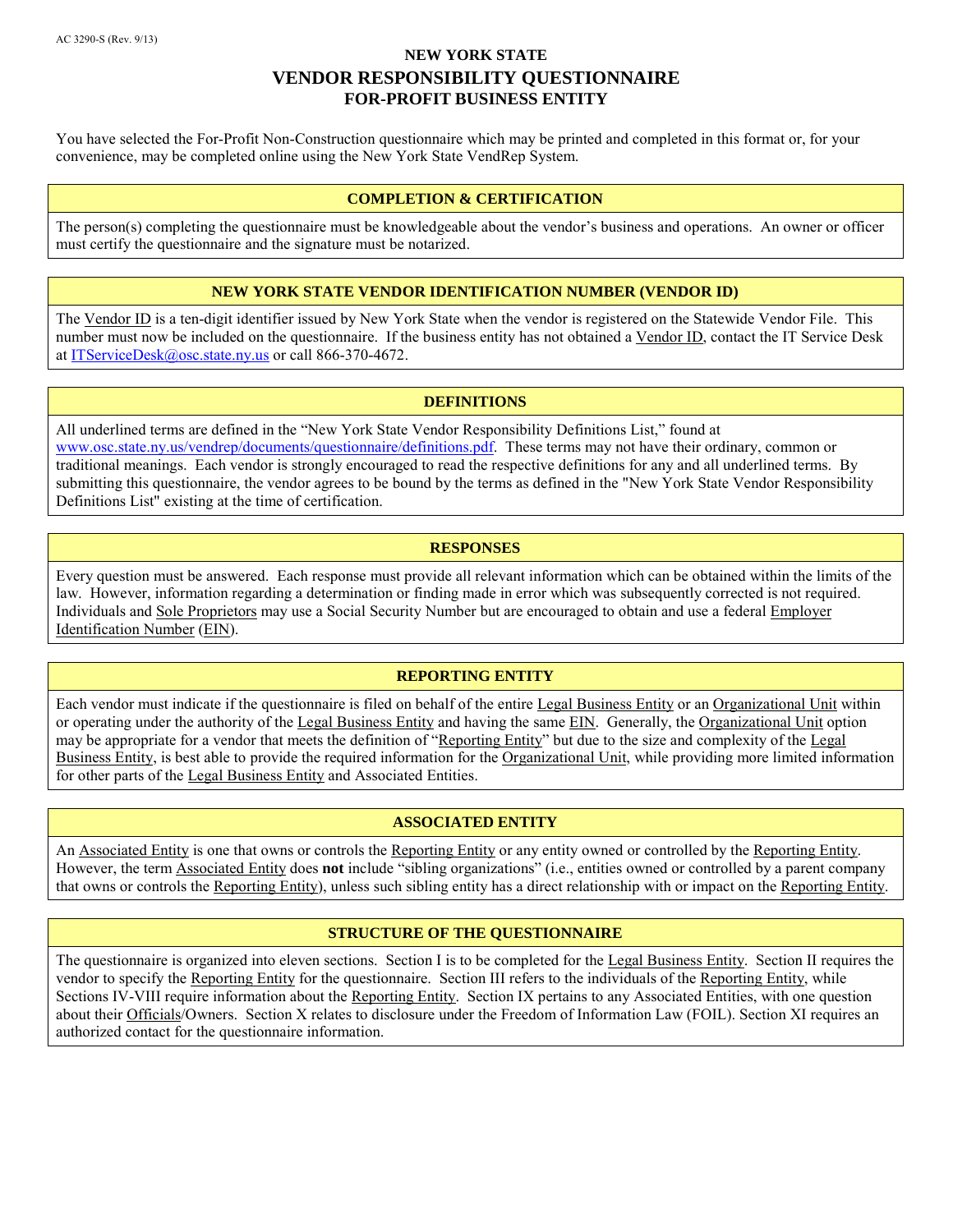| <b>I. LEGAL BUSINESS ENTITY INFORMATION</b>                                                                                                                                                                                                       |                                                                                                                                                                                                           |            |                       |                                             |           |               |                      |
|---------------------------------------------------------------------------------------------------------------------------------------------------------------------------------------------------------------------------------------------------|-----------------------------------------------------------------------------------------------------------------------------------------------------------------------------------------------------------|------------|-----------------------|---------------------------------------------|-----------|---------------|----------------------|
| Legal Business Entity Name*                                                                                                                                                                                                                       |                                                                                                                                                                                                           | <b>EIN</b> |                       |                                             |           |               |                      |
| Address of the Principal Place of Business (street, city, state, zip code)                                                                                                                                                                        |                                                                                                                                                                                                           |            |                       | New York State Vendor Identification Number |           |               |                      |
|                                                                                                                                                                                                                                                   |                                                                                                                                                                                                           |            |                       |                                             | Telephone | Fax           |                      |
|                                                                                                                                                                                                                                                   |                                                                                                                                                                                                           |            |                       |                                             |           | ext.          |                      |
| Email                                                                                                                                                                                                                                             |                                                                                                                                                                                                           |            |                       | Website                                     |           |               |                      |
|                                                                                                                                                                                                                                                   | Additional Legal Business Entity Identities: If applicable, list any other DBA, Trade Name, Former Name, Other Identity, or EIN<br>used in the last five $(5)$ years and the status (active or inactive). |            |                       |                                             |           |               |                      |
| Type                                                                                                                                                                                                                                              | Name                                                                                                                                                                                                      |            | <b>EIN</b>            |                                             |           | <b>Status</b> |                      |
|                                                                                                                                                                                                                                                   |                                                                                                                                                                                                           |            |                       |                                             |           |               |                      |
|                                                                                                                                                                                                                                                   |                                                                                                                                                                                                           |            |                       |                                             |           |               |                      |
|                                                                                                                                                                                                                                                   | 1.0 Legal Business Entity Type – Check appropriate box and provide additional information:                                                                                                                |            |                       |                                             |           |               |                      |
|                                                                                                                                                                                                                                                   | Corporation (including PC)                                                                                                                                                                                |            | Date of Incorporation |                                             |           |               |                      |
|                                                                                                                                                                                                                                                   | Limited Liability Company (LLC or PLLC)                                                                                                                                                                   |            | Date of Organization  |                                             |           |               |                      |
| Date of Registration or Establishment<br>Partnership (including LLP, LP or General)                                                                                                                                                               |                                                                                                                                                                                                           |            |                       |                                             |           |               |                      |
| Sole Proprietor<br>How many years in business?                                                                                                                                                                                                    |                                                                                                                                                                                                           |            |                       |                                             |           |               |                      |
| Other                                                                                                                                                                                                                                             | Date Established                                                                                                                                                                                          |            |                       |                                             |           |               |                      |
| If Other, explain:                                                                                                                                                                                                                                |                                                                                                                                                                                                           |            |                       |                                             |           |               |                      |
|                                                                                                                                                                                                                                                   | 1.1 Was the Legal Business Entity formed or incorporated in New York State?                                                                                                                               |            |                       |                                             |           |               | No<br>Yes            |
| If 'No,' indicate jurisdiction where Legal Business Entity was formed or incorporated and attach a Certificate of Good Standing<br>from the applicable jurisdiction or provide an explanation if a Certificate of Good Standing is not available. |                                                                                                                                                                                                           |            |                       |                                             |           |               |                      |
| United States State                                                                                                                                                                                                                               |                                                                                                                                                                                                           |            |                       |                                             |           |               |                      |
| Other<br>Country                                                                                                                                                                                                                                  |                                                                                                                                                                                                           |            |                       |                                             |           |               |                      |
| Explain, if not available:                                                                                                                                                                                                                        |                                                                                                                                                                                                           |            |                       |                                             |           |               |                      |
|                                                                                                                                                                                                                                                   | 1.2 Is the Legal Business Entity publicly traded?                                                                                                                                                         |            |                       |                                             |           |               | $\Box$ Yes<br>$ $ No |
| If "Yes," provide CIK Code or Ticker Symbol                                                                                                                                                                                                       |                                                                                                                                                                                                           |            |                       |                                             |           |               |                      |
| 1.3 Does the Legal Business Entity have a DUNS Number?<br>Yes<br>No                                                                                                                                                                               |                                                                                                                                                                                                           |            |                       |                                             |           |               |                      |
| If "Yes," Enter DUNS Number                                                                                                                                                                                                                       |                                                                                                                                                                                                           |            |                       |                                             |           |               |                      |

<span id="page-4-0"></span>\* **All underlined terms are defined in the "New York State Vendor Responsibility Definitions List," which can be found at [www.osc.state.ny.us/vendrep/documents/questionnaire/definitions.pdf](http://www.osc.state.ny.us/vendrep/documents/questionnaire/definitions.pdf)**.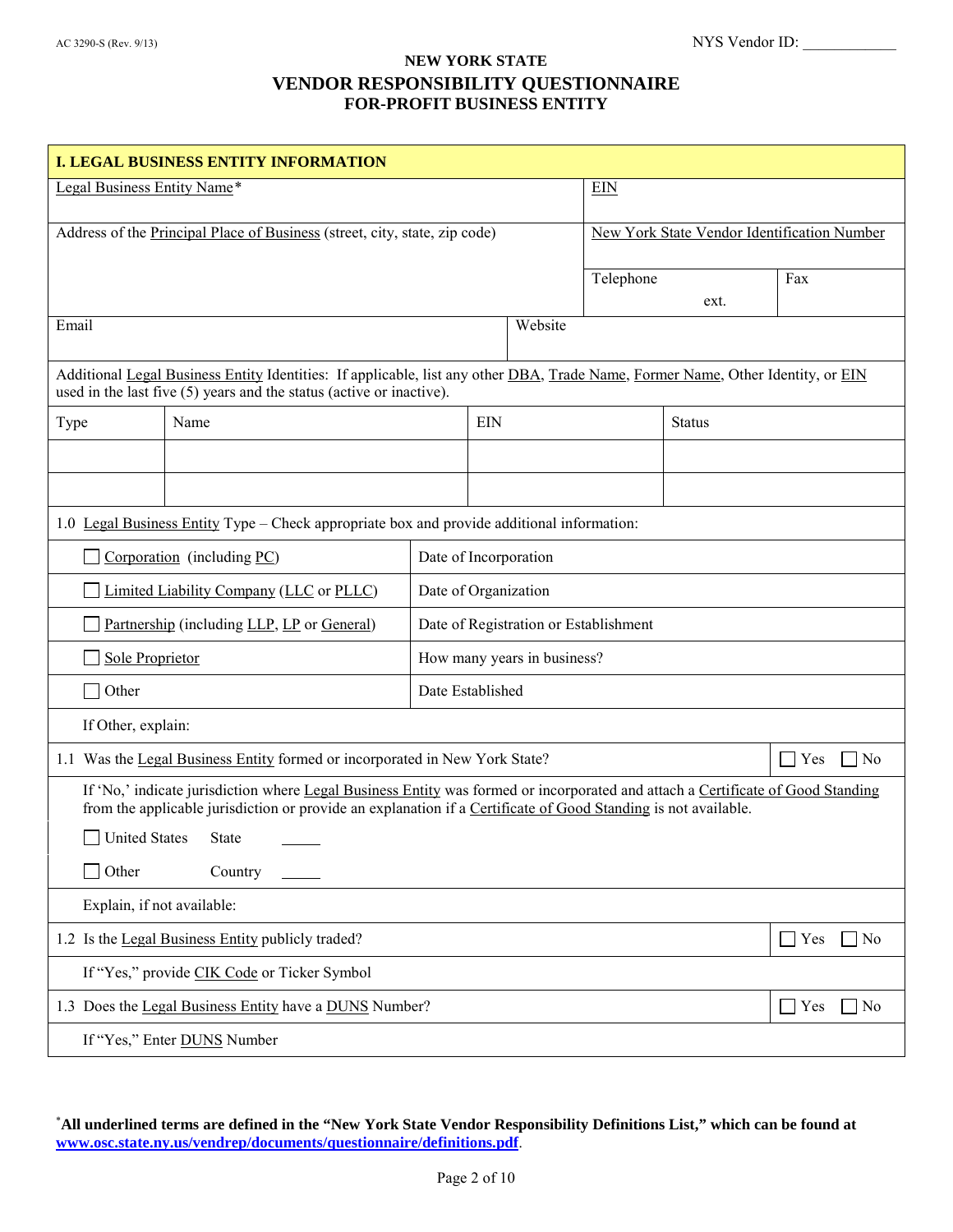| <b>I. LEGAL BUSINESS ENTITY INFORMATION</b>                                                                                                                                                                                                                                |                                                                                                                                                                                                                                                                                                                                                                                                                   |                                                      |                                        |
|----------------------------------------------------------------------------------------------------------------------------------------------------------------------------------------------------------------------------------------------------------------------------|-------------------------------------------------------------------------------------------------------------------------------------------------------------------------------------------------------------------------------------------------------------------------------------------------------------------------------------------------------------------------------------------------------------------|------------------------------------------------------|----------------------------------------|
| 1.4 If the Legal Business Entity's Principal Place of Business is not in New York State, does the Legal Business<br>Entity maintain an office in New York State?<br>(Select "N/A," if Principal Place of Business is in New York State.)                                   |                                                                                                                                                                                                                                                                                                                                                                                                                   |                                                      | Yes<br>N <sub>0</sub><br>N/A<br>$\sim$ |
|                                                                                                                                                                                                                                                                            | If "Yes," provide the address and telephone number for one office located in New York State.                                                                                                                                                                                                                                                                                                                      |                                                      |                                        |
| Disadvantaged Business Enterprise (DBE)?<br>If "Yes," check all that apply:<br><b>New York State Small Business (SB)</b>                                                                                                                                                   | 1.5 Is the Legal Business Entity a New York State certified Minority-Owned Business Enterprise (MBE),<br>Women-Owned Business Enterprise (WBE), New York State Small Business (SB) or a federally certified<br>New York State certified Minority-Owned Business Enterprise (MBE)<br>New York State certified Women-Owned Business Enterprise (WBE)<br>Federally certified Disadvantaged Business Enterprise (DBE) |                                                      | Yes<br>N <sub>0</sub>                  |
| 1.6 Identify Officials and Principal Owners, if applicable. For each person, include name, title and percentage of ownership. Attach<br>additional pages if necessary. If applicable, reference to relevant SEC filing(s) containing the required information is optional. |                                                                                                                                                                                                                                                                                                                                                                                                                   |                                                      |                                        |
| Name                                                                                                                                                                                                                                                                       | Title                                                                                                                                                                                                                                                                                                                                                                                                             | Percentage Ownership<br>(Enter 0% if not applicable) |                                        |
|                                                                                                                                                                                                                                                                            |                                                                                                                                                                                                                                                                                                                                                                                                                   |                                                      |                                        |
|                                                                                                                                                                                                                                                                            |                                                                                                                                                                                                                                                                                                                                                                                                                   |                                                      |                                        |
|                                                                                                                                                                                                                                                                            |                                                                                                                                                                                                                                                                                                                                                                                                                   |                                                      |                                        |
|                                                                                                                                                                                                                                                                            |                                                                                                                                                                                                                                                                                                                                                                                                                   |                                                      |                                        |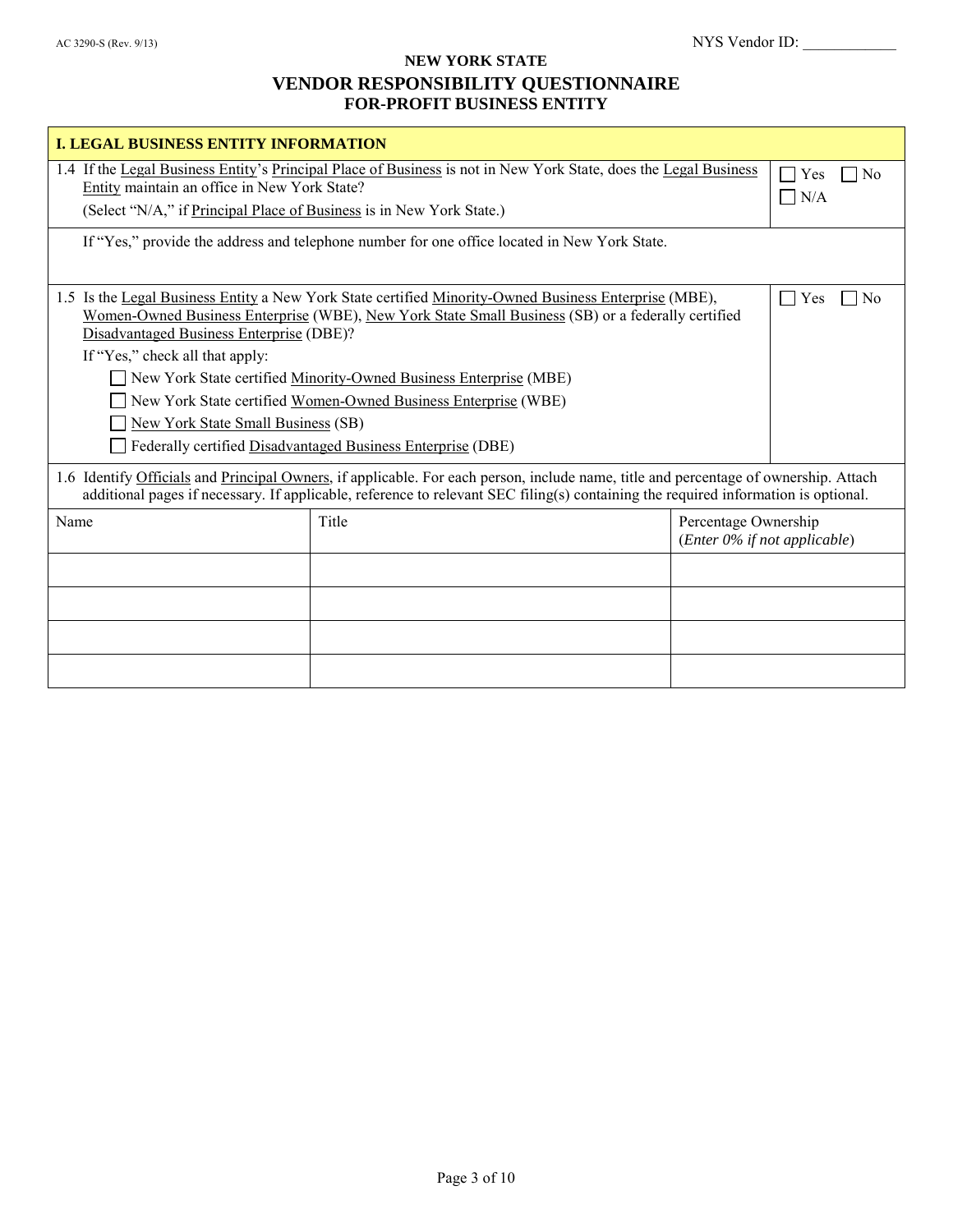| <b>II. REPORTING ENTITY INFORMATION</b>                                                                                                                                                                                                                      |                                                                                                                                                                                                           |  |                  |  |
|--------------------------------------------------------------------------------------------------------------------------------------------------------------------------------------------------------------------------------------------------------------|-----------------------------------------------------------------------------------------------------------------------------------------------------------------------------------------------------------|--|------------------|--|
| 2.0 The Reporting Entity for this questionnaire is:                                                                                                                                                                                                          |                                                                                                                                                                                                           |  |                  |  |
| Note: Select only one.                                                                                                                                                                                                                                       |                                                                                                                                                                                                           |  |                  |  |
| <b>Legal Business Entity</b>                                                                                                                                                                                                                                 |                                                                                                                                                                                                           |  |                  |  |
|                                                                                                                                                                                                                                                              | Note: If selecting this option, "Reporting Entity" refers to the entire Legal Business Entity for the remainder of the<br>questionnaire. (SKIP THE REMAINDER OF SECTION II AND PROCEED WITH SECTION III.) |  |                  |  |
| Organizational Unit within and operating under the authority of the Legal Business Entity                                                                                                                                                                    |                                                                                                                                                                                                           |  |                  |  |
| <b>OUALIFY FOR THIS SELECTION.</b>                                                                                                                                                                                                                           | SEE DEFINITIONS OF "REPORTING ENTITY" AND "ORGANIZATIONAL UNIT" FOR ADDITIONAL INFORMATION ON CRITERIA TO                                                                                                 |  |                  |  |
| Note: If selecting this option, "Reporting Entity" refers to the Organizational Unit within the Legal Business Entity for the<br>remainder of the questionnaire. (COMPLETE THE REMAINDER OF SECTION II AND ALL REMAINING SECTIONS OF<br>THIS QUESTIONNAIRE.) |                                                                                                                                                                                                           |  |                  |  |
| <b>IDENTIFYING INFORMATION</b>                                                                                                                                                                                                                               |                                                                                                                                                                                                           |  |                  |  |
| <b>Reporting Entity Name</b><br>a)                                                                                                                                                                                                                           |                                                                                                                                                                                                           |  |                  |  |
| Telephone<br>Address of the Primary Place of Business (street, city, state, zip code)                                                                                                                                                                        |                                                                                                                                                                                                           |  |                  |  |
|                                                                                                                                                                                                                                                              |                                                                                                                                                                                                           |  | ext.             |  |
| Describe the relationship of the Reporting Entity to the Legal Business Entity<br>$\mathbf{b}$                                                                                                                                                               |                                                                                                                                                                                                           |  |                  |  |
| Attach an organizational chart<br>$\mathbf{c}$                                                                                                                                                                                                               |                                                                                                                                                                                                           |  |                  |  |
| Does the Reporting Entity have a <b>DUNS</b> Number?<br>$\mathbf{d}$                                                                                                                                                                                         |                                                                                                                                                                                                           |  | Yes<br>$ N_{0} $ |  |
| If "Yes," enter <b>DUNS</b> Number                                                                                                                                                                                                                           |                                                                                                                                                                                                           |  |                  |  |
| Identify the designated manager(s) responsible for the business of the Reporting Entity.<br>e)<br>For each person, include name and title. Attach additional pages if necessary.                                                                             |                                                                                                                                                                                                           |  |                  |  |
| Name                                                                                                                                                                                                                                                         | Title                                                                                                                                                                                                     |  |                  |  |
|                                                                                                                                                                                                                                                              |                                                                                                                                                                                                           |  |                  |  |
|                                                                                                                                                                                                                                                              |                                                                                                                                                                                                           |  |                  |  |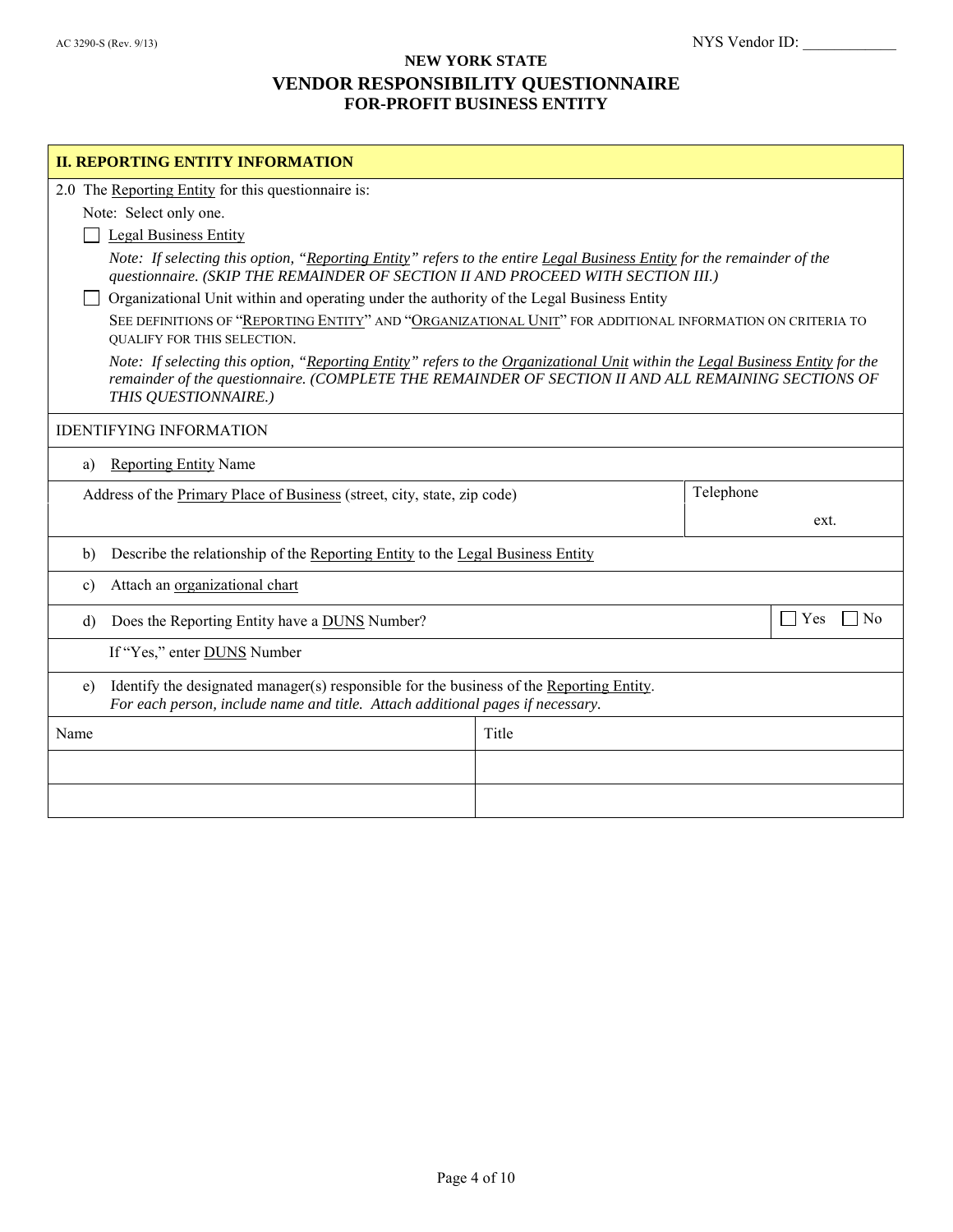#### **INSTRUCTIONS FOR SECTIONS III THROUGH VII**

For each "Yes," provide an explanation of the issue(s), relevant dates, the government entity involved, any remedial or corrective action(s) taken and the current status of the issue(s). For each "Other," provide an explanation which provides the basis for not definitively responding "Yes" or "No." Provide the explanation at the end of the section or attach additional sheets with numbered responses, including the Reporting Entity name at the top of any attached pages.

#### **III. LEADERSHIP INTEGRITY**

*Within the past five (5) years, has any current or former reporting entity official or any individual currently or formerly having the authority to sign, execute or approve bids, proposals, contracts or supporting documentation on behalf of the reporting entity with any government entity been:*

| 3.0 Sanctioned relative to any business or professional permit and/or license?                                                                                                                                                                                                              | $\bigcup$ No $\bigcap$ Other<br>$ $   Yes |
|---------------------------------------------------------------------------------------------------------------------------------------------------------------------------------------------------------------------------------------------------------------------------------------------|-------------------------------------------|
| 3.1 Suspended, debarred, or disqualified from any government contracting process?                                                                                                                                                                                                           | $ $   Yes<br>$\Box$ No $\Box$ Other       |
| 3.2 The subject of an <u>investigation</u> , whether open or closed, by any government entity for a civil or<br>criminal violation for any business-related conduct?                                                                                                                        | $\Box$ Yes<br>    No     Other            |
| 3.3 Charged with a misdemeanor or felony, indicted, granted immunity, convicted of a crime or<br>subject to a judgment for:<br>Any business-related activity; or<br>a)<br>Any crime, whether or not business-related, the underlying conduct of which was related to<br>b)<br>truthfulness? | $\vert$   Yes<br>    No     Other         |
| For each "Yes" or "Other" explain:                                                                                                                                                                                                                                                          |                                           |

| <b>IV. INTEGRITY - CONTRACT BIDDING</b><br>Within the past five $(5)$ years, has the reporting entity:                                                                                                                                                                                                                                                    |                       |
|-----------------------------------------------------------------------------------------------------------------------------------------------------------------------------------------------------------------------------------------------------------------------------------------------------------------------------------------------------------|-----------------------|
| 4.0 Been suspended or debarred from any government contracting process or been disqualified on any<br>government procurement, permit, license, concession, franchise or lease, including, but not limited to,<br>debarment for a violation of New York State Workers' Compensation or Prevailing Wage laws or New<br>York State Procurement Lobbying Law? | Yes<br>No             |
| 4.1 Been subject to a denial or revocation of a government prequalification?                                                                                                                                                                                                                                                                              | No<br><b>Yes</b>      |
| 4.2 Been denied a contract award or had a bid rejected based upon a non-responsibility finding by a<br>government entity?                                                                                                                                                                                                                                 | No<br><b>Yes</b>      |
| 4.3 Had a low bid rejected on a government contract for failure to make good faith efforts on any Minority-<br><u>Owned Business Enterprise, Women-Owned Business Enterprise</u> or Disadvantaged Business Enterprise<br>goal or statutory affirmative action requirements on a previously held contract?                                                 | N <sub>0</sub><br>Yes |
| 4.4 Agreed to a voluntary exclusion from bidding/contracting with a government entity?                                                                                                                                                                                                                                                                    | Yes                   |
| 4.5 Initiated a request to withdraw a bid submitted to a government entity in lieu of responding to an<br>information request or subsequent to a formal request to appear before the government entity?                                                                                                                                                   | <b>Yes</b>            |
| For each "Yes," explain:                                                                                                                                                                                                                                                                                                                                  |                       |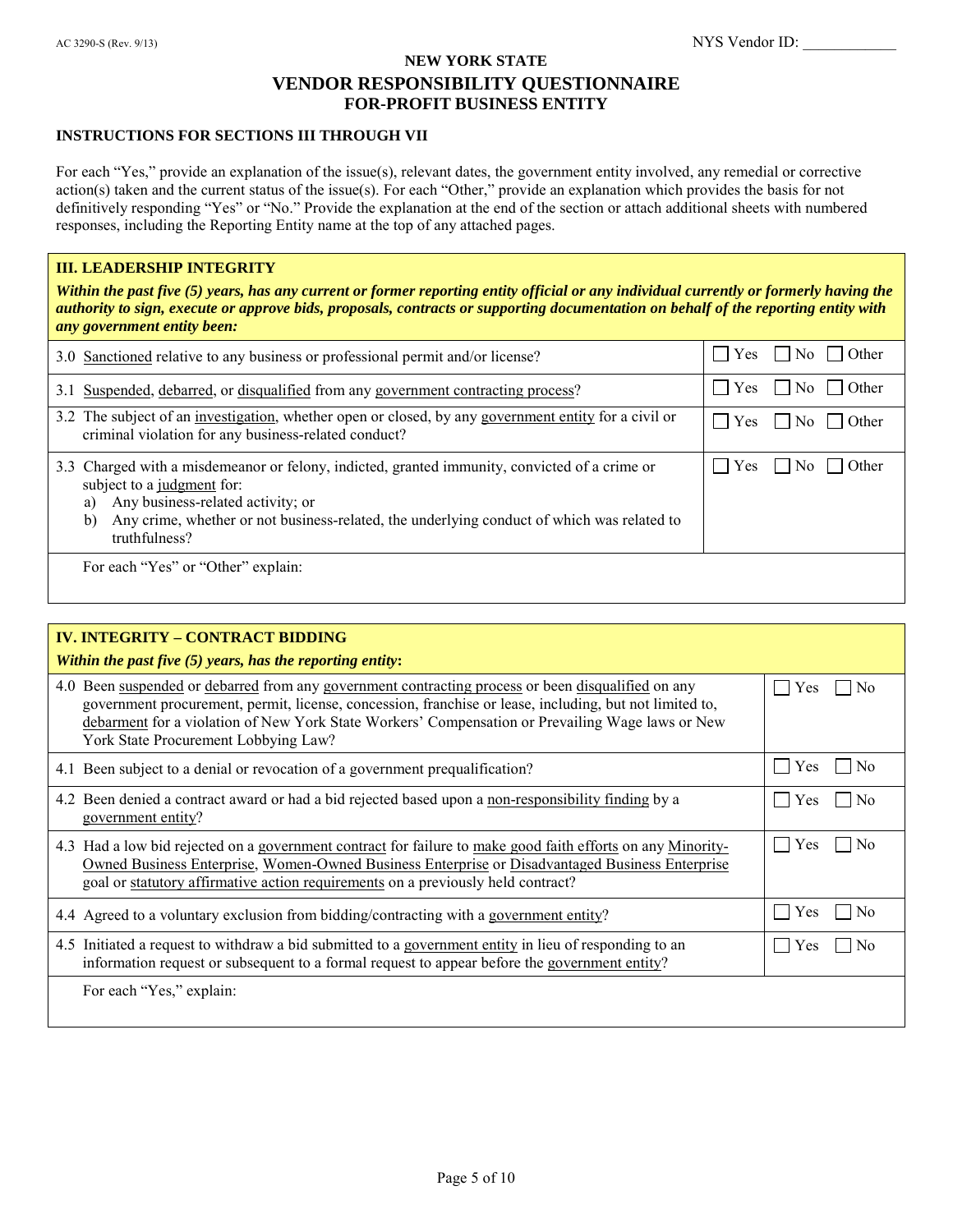| V. INTEGRITY - CONTRACT AWARD                                                                                                                               |              |
|-------------------------------------------------------------------------------------------------------------------------------------------------------------|--------------|
| Within the past five $(5)$ years, has the reporting entity:                                                                                                 |              |
| 5.0 Been suspended, cancelled or terminated for cause on any government contract including, but not limited<br>to, a non-responsibility finding?            | $Yes$     No |
| 5.1 Been subject to an administrative proceeding or civil action seeking specific performance or restitution in<br>connection with any government contract? | $Yes$ $ No$  |
| 5.2 Entered into a formal monitoring agreement as a condition of a contract award from a government entity?                                                 | $Yes$     No |
| For each "Yes," explain:                                                                                                                                    |              |

| VI. CERTIFICATIONS/LICENSES<br>Within the past five $(5)$ years, has the reporting entity:                                                                                                                                                                                          |                               |
|-------------------------------------------------------------------------------------------------------------------------------------------------------------------------------------------------------------------------------------------------------------------------------------|-------------------------------|
| 6.0 Had a revocation, suspension or disbarment of any business or professional permit and/or license?                                                                                                                                                                               | $\vert$   Yes<br>$\vert$   No |
| 6.1 Had a denial, decertification, revocation or forfeiture of New York State certification of Minority-Owned<br>Business Enterprise, Women-Owned Business Enterprise or federal certification of Disadvantaged Business<br>Enterprise status for other than a change of ownership? | $\vert$   Yes<br>$\vert$   No |
| For each "Yes," explain:                                                                                                                                                                                                                                                            |                               |

| <b>VII. LEGAL PROCEEDINGS</b>                                                                                                                                                                                                                                                                                           |                                       |
|-------------------------------------------------------------------------------------------------------------------------------------------------------------------------------------------------------------------------------------------------------------------------------------------------------------------------|---------------------------------------|
| Within the past five $(5)$ years, has the reporting entity:                                                                                                                                                                                                                                                             |                                       |
| 7.0 Been the subject of an investigation, whether open or closed, by any government entity for a civil or criminal<br>violation?                                                                                                                                                                                        | Yes<br>No<br>r I                      |
| 7.1 Been the subject of an indictment, grant of immunity, judgment or conviction (including entering into a plea<br>bargain) for conduct constituting a crime?                                                                                                                                                          | Yes<br>No                             |
| 7.2 Received any OSHA citation and Notification of Penalty containing a violation classified as serious or<br>willful?                                                                                                                                                                                                  | Yes<br>N <sub>0</sub>                 |
| 7.3 Had a government entity find a willful prevailing wage or supplemental payment violation or any other<br>willful violation of New York State Labor Law?                                                                                                                                                             | Yes<br>No                             |
| 7.4 Entered into a consent order with the New York State Department of Environmental Conservation, or<br>received an enforcement determination by any government entity involving a violation of federal, state or<br>local environmental laws?                                                                         | Yes<br>  No<br>$\sim$                 |
| 7.5 Other than previously disclosed:<br>Been subject to fines or penalties imposed by government entities which in the aggregate total \$25,000<br>a)<br>or more; or<br>Been convicted of a criminal offense pursuant to any administrative and/or regulatory action taken by<br>$\mathbf{b}$<br>any government entity? | Yes<br>$\mathbf{I}$<br>N <sub>0</sub> |
| For each "Yes," explain:                                                                                                                                                                                                                                                                                                |                                       |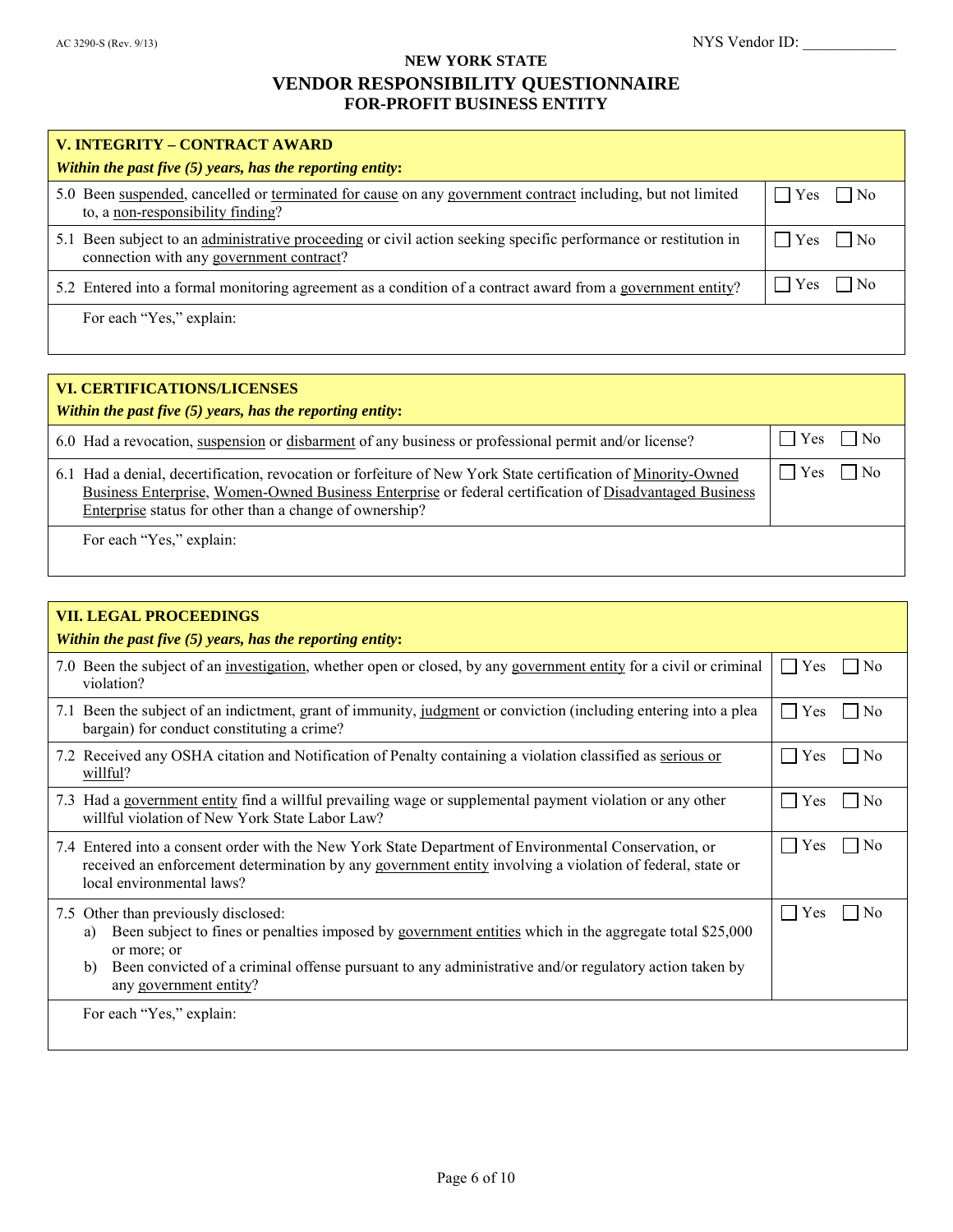| VIII. FINANCIAL AND ORGANIZATIONAL CAPACITY                                                                                                                                                                                                                                     |                                          |
|---------------------------------------------------------------------------------------------------------------------------------------------------------------------------------------------------------------------------------------------------------------------------------|------------------------------------------|
| 8.0 Within the past five (5) years, has the Reporting Entity received any formal unsatisfactory performance<br>assessment(s) from any government entity on any contract?                                                                                                        | $\perp$<br>Yes<br>$\overline{N}$         |
| If "Yes," provide an explanation of the issue(s), relevant dates, the government entity involved, any remedial or corrective<br>action(s) taken and the current status of the issue(s). Provide answer below or attach additional sheets with numbered responses.               |                                          |
| 8.1 Within the past five (5) years, has the Reporting Entity had any liquidated damages assessed over \$25,000?                                                                                                                                                                 | $\exists$ No<br>$\vert \ \vert$ Yes      |
| If "Yes," provide an explanation of the issue(s), relevant dates, contracting party involved, the amount assessed and the current<br>status of the issue(s). Provide answer below or attach additional sheets with numbered responses.                                          |                                          |
| 8.2 Within the past five (5) years, have any liens or judgments (not including UCC filings) over \$25,000 been<br>filed against the Reporting Entity which remain undischarged?                                                                                                 | $\sim$<br>Yes<br>$\Box$ No               |
| If "Yes," provide an explanation of the issue(s), relevant dates, the Lien holder or Claimant's name(s), the amount of the $\underline{\text{lien}}(s)$<br>and the current status of the issue(s). Provide answer below or attach additional sheets with numbered responses.    |                                          |
| 8.3 In the last seven (7) years, has the Reporting Entity initiated or been the subject of any bankruptcy<br>proceedings, whether or not closed, or is any bankruptcy proceeding pending?                                                                                       | $\exists$ No<br>$\vert \ \ \vert$<br>Yes |
| If "Yes," provide the bankruptcy chapter number, the court name and the docket number. Indicate the current status of the<br>proceedings as "Initiated," "Pending" or "Closed." Provide answer below or attach additional sheets with numbered responses.                       |                                          |
| 8.4 During the past three (3) years, has the Reporting Entity failed to file or pay any tax returns required by<br>federal, state or local tax laws?                                                                                                                            | Yes<br>$\exists$ No<br>$\mathsf{L}$      |
| If "Yes," provide the taxing jurisdiction, the type of tax, the liability year(s), the tax liability amount the Reporting Entity failed to<br>file/pay and the current status of the tax liability. Provide answer below or attach additional sheets with numbered responses.   |                                          |
| 8.5 During the past three (3) years, has the Reporting Entity failed to file or pay any New York State<br>unemployment insurance returns?                                                                                                                                       | Yes<br>$\overline{N}$<br>$\perp$         |
| If "Yes," provide the years the Reporting Entity failed to file/pay the insurance, explain the situation and any remedial or<br>corrective action(s) taken and the current status of the issue(s). Provide answer below or attach additional sheets with numbered<br>responses. |                                          |
| 8.6 During the past three (3) years, has the Reporting Entity had any government audit(s) completed?                                                                                                                                                                            | Yes<br>$\overline{N}$<br>$\perp$         |
| If "Yes," did any audit of the Reporting Entity identify any reported significant deficiencies in internal<br>a)<br>control, fraud, illegal acts, significant violations of provisions of contract or grant agreements,<br>significant abuse or any material disallowance?      | $\Box$ Yes<br> No                        |
| If "Yes" to 8.6 a), provide an explanation of the issue(s), relevant dates, the government entity involved, any remedial or<br>corrective action(s) taken and the current status of the issue(s). Provide answer below or attach additional sheets with numbered<br>responses.  |                                          |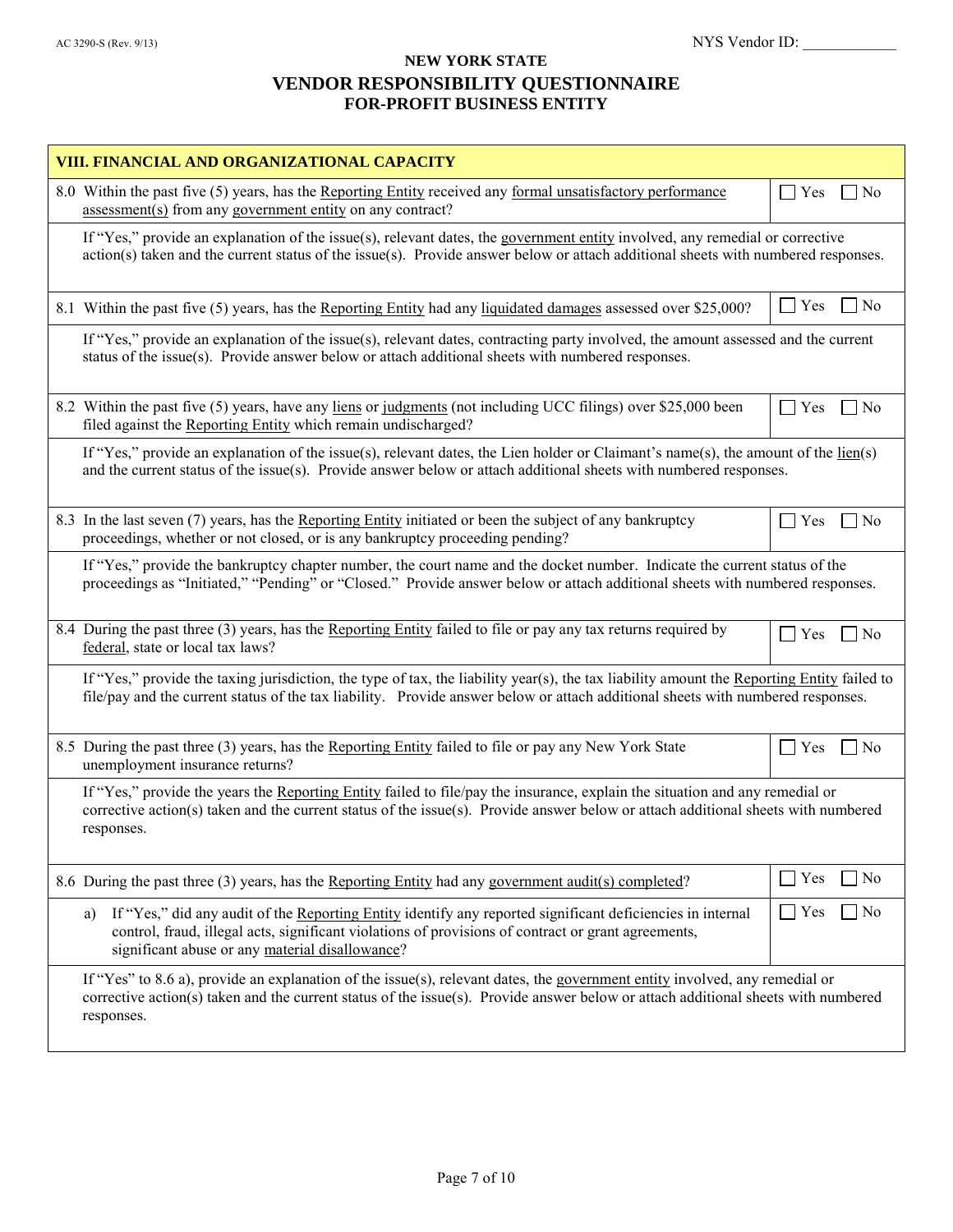| IX. ASSOCIATED ENTITIES<br>This section pertains to any entity(ies) that either controls or is controlled by the reporting entity.<br>(See definition of "associated entity" for additional information to complete this section.)                                                                                                                                                            |                                           |  |  |
|-----------------------------------------------------------------------------------------------------------------------------------------------------------------------------------------------------------------------------------------------------------------------------------------------------------------------------------------------------------------------------------------------|-------------------------------------------|--|--|
| 9.0 Does the Reporting Entity have any Associated Entities?<br>Note: All questions in this section must be answered if the Reporting Entity is either:<br>An Organizational Unit; or<br>The entire Legal Business Entity which controls, or is controlled by, any other entity(ies).<br>If "No," SKIP THE REMAINDER OF SECTION IX AND PROCEED WITH SECTION X.                                 | $ $ Yes<br>No<br>$\overline{\phantom{a}}$ |  |  |
| 9.1 Within the past five (5) years, has any Associated Entity Official or Principal Owner been charged with a<br>misdemeanor or felony, indicted, granted immunity, convicted of a crime or subject to a judgment for:<br>Any business-related activity; or<br>a)<br>Any crime, whether or not business-related, the underlying conduct of which was related to<br>b)<br>truthfulness?        | $ $ Yes<br>No                             |  |  |
| If "Yes," provide an explanation of the issue(s), the individual involved, his/her title and role in the Associated Entity, his/her<br>relationship to the Reporting Entity, relevant dates, the government entity involved, any remedial or corrective action(s) taken and<br>the current status of the issue(s).                                                                            |                                           |  |  |
| 9.2 Does any Associated Entity have any currently undischarged federal, New York State, New York City or<br>New York local government liens or judgments (not including UCC filings) over \$50,000?                                                                                                                                                                                           | No<br>Yes                                 |  |  |
| If "Yes," provide an explanation of the issue(s), identify the Associated Entity's name(s), $EIN(s)$ , primary business activity,<br>relationship to the Reporting Entity, relevant dates, the Lien holder or Claimant's name(s), the amount of the lien(s) and the<br>current status of the issue(s). Provide answer below or attach additional sheets with numbered responses.              |                                           |  |  |
| 9.3 Within the past five (5) years, has any Associated Entity:                                                                                                                                                                                                                                                                                                                                |                                           |  |  |
| Been disqualified, suspended or debarred from any federal, New York State, New York City or other<br>a)<br>New York local government contracting process?                                                                                                                                                                                                                                     | $\Box$ Yes<br>$\Box$ No                   |  |  |
| Been denied a contract award or had a bid rejected based upon a non-responsibility finding by any<br>b)<br>federal, New York State, New York City, or New York local government entity?                                                                                                                                                                                                       | $\Box$ No<br>$\Gamma$ Yes                 |  |  |
| Been suspended, cancelled or terminated for cause (including for non-responsibility) on any federal,<br>c)<br>New York State, New York City or New York local government contract?                                                                                                                                                                                                            | $\Box$ Yes<br>No<br>$\Box$                |  |  |
| d) Been the subject of an investigation, whether open or closed, by any federal, New York State, New<br>York City, or New York local government entity for a civil or criminal violation with a penalty in<br>excess of \$500,000?                                                                                                                                                            | $\Box$ Yes<br>$\Box$ No                   |  |  |
| Been the subject of an indictment, grant of immunity, judgment, or conviction (including entering into<br>e)<br>a plea bargain) for conduct constituting a crime?                                                                                                                                                                                                                             | $\Box$ Yes<br>$\Box$ No                   |  |  |
| Been convicted of a criminal offense pursuant to any administrative and/or regulatory action taken by<br>f)<br>any federal, New York State, New York City, or New York local government entity?                                                                                                                                                                                               | $\Gamma$ Yes<br>$\Box$ No                 |  |  |
| Initiated or been the subject of any bankruptcy proceedings, whether or not closed, or is any<br>g)<br>bankruptcy proceeding pending?                                                                                                                                                                                                                                                         | $\Gamma$ Yes<br>$\blacksquare$ No         |  |  |
| For each "Yes," provide an explanation of the issue(s), identify the Associated Entity's name(s), EIN(s), primary business<br>activity, relationship to the Reporting Entity, relevant dates, the government entity involved, any remedial or corrective action(s)<br>taken and the current status of the issue(s). Provide answer below or attach additional sheets with numbered responses. |                                           |  |  |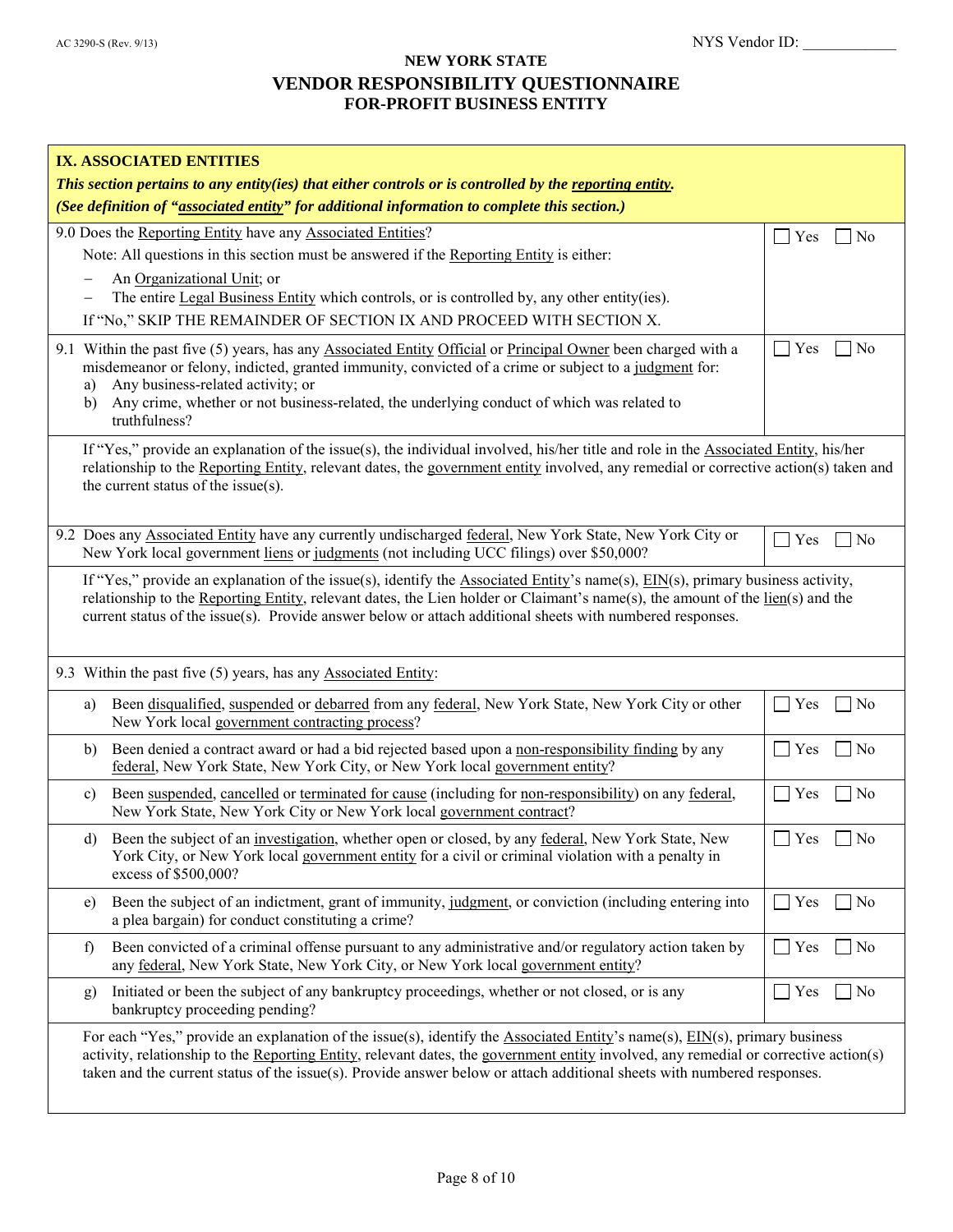| X. FREEDOM OF INFORMATION LAW (FOIL)                                                                                                          |                               |
|-----------------------------------------------------------------------------------------------------------------------------------------------|-------------------------------|
| 10. Indicate whether any information supplied herein is believed to be exempt from disclosure under the<br>Freedom of Information Law (FOIL). | $\vert$ Yes<br>$\overline{N}$ |
| Note: A determination of whether such information is exempt from FOIL will be made at the time of any<br>request for disclosure under FOIL.   |                               |
| If "Yes," indicate the question number(s) and explain the basis for the claim.                                                                |                               |

| XI. AUTHORIZED CONTACT FOR THIS QUESTIONNAIRE |           |     |  |  |  |  |
|-----------------------------------------------|-----------|-----|--|--|--|--|
| Name                                          | Telephone | Fax |  |  |  |  |
|                                               | ext.      |     |  |  |  |  |
| Title                                         | Email     |     |  |  |  |  |
|                                               |           |     |  |  |  |  |